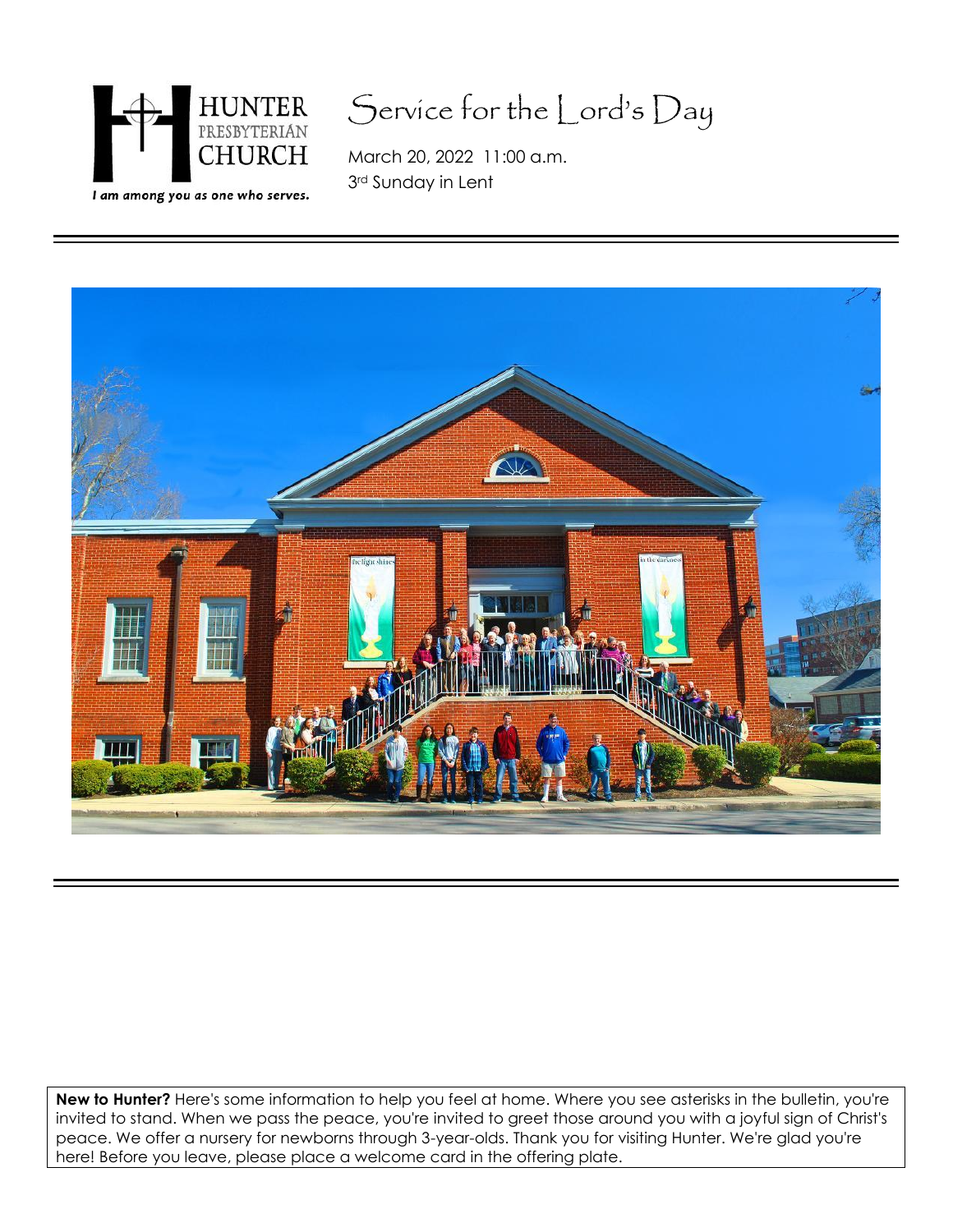## GATHERING AROUND THE WORD

Prelude "Jesus, I Will Ponder Now" arr. Paul Manz Welcome & Announcements \*Call to Worship God is our refuge and strength. **A very real help in times of trouble.** Our help comes from the Lord. **Who made the heavens and the earth.** Adorning the Lenten Tree **Howard & Loretta Moffett** \*Hymn 471 "O Lord, Hear My Prayer" HEAR MY PRAYER Prayer of Confession **There are times, Lord, when we feel all alone, when we feel lost and confused. There are times when our hearts fear and we feel we have lost our way. There are times when we wander without a sense of direction or purpose; we seek You but cannot sense You. Yet You have assured us in Your Word that You are Present. You have promised to shepherd us; You come again and again to comfort us. You are our constant companion on this road of life. Renew in us direction and purpose. Revive in us faith and hope. Let Your Presence encompass us and send us along the paths of loving service. Amen.**

*(moment for silent reflection)*

Hymn #434 **Example 2018** The Music Washington Wilson Cod<sup>"</sup> BAYLOR

| Assurance of Pardon                                                           |                        |                |
|-------------------------------------------------------------------------------|------------------------|----------------|
| *Passing of the Peace                                                         |                        |                |
| May the peace of our Lord Jesus Christ be with you all.<br>And also with you. |                        |                |
|                                                                               | HEARING THE WORD       |                |
| Prayer for Illumination                                                       |                        |                |
| Reading from the Old Testament                                                | Psalm 23               | (O.I., p. 501) |
| Reading from the New Testament                                                | Mark 1:35-39           | (N.I., p. 35)  |
| Holy Wisdom. Holy Word. Thanks be to God.                                     |                        |                |
| Message                                                                       | "Presence"             | Ray Mendenhall |
|                                                                               | RESPONDING TO THE WORD |                |

(Vs. 1)

Choral Anthem "The lone, wild bird" arr. David N. Johnson

Sharing Our Joys and Concerns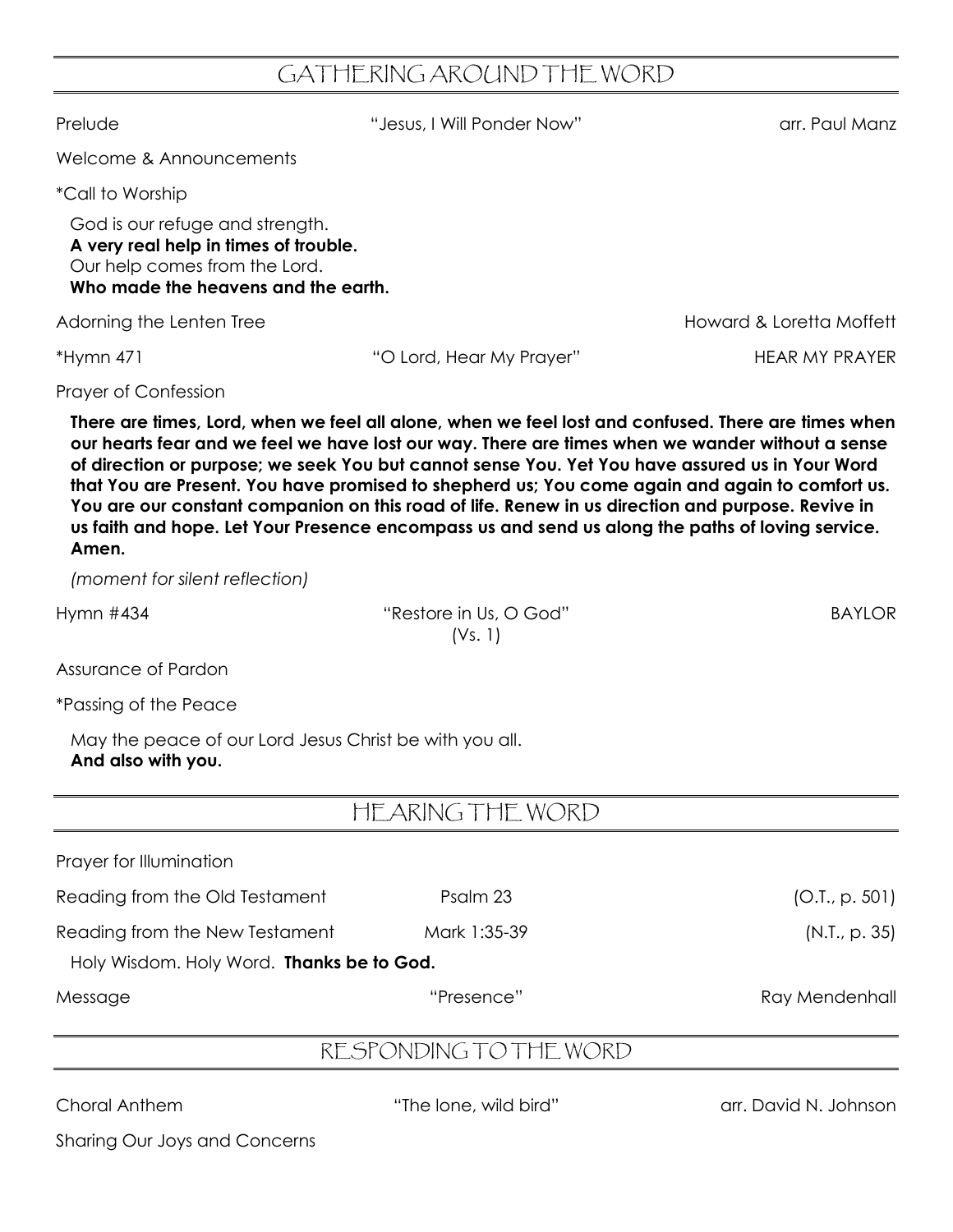| Prayers of the People                                    |                                                           |                           |  |
|----------------------------------------------------------|-----------------------------------------------------------|---------------------------|--|
| Presenting Our Tithes & Offerings (with Hunger Offering) |                                                           |                           |  |
| Offertory                                                | "If with all your hearts" from Elijah<br>Drew Dear, tenor | Felix Mendelssohn         |  |
| Prayer of Thanksgiving & Dedication                      |                                                           |                           |  |
| $*$ Hymn 722                                             | "Lord, Speak to Me That I May Speak"                      | <b>CANONBURY</b>          |  |
| *Charge & Benediction                                    |                                                           |                           |  |
| $*Hymn 568$                                              | "Amen"                                                    | AMEN (Haugen)             |  |
| Postlude                                                 | "Grand Plein Jeu" from Suite du Premier Ton               | Louis-Nicolas Clérambault |  |
| Depart in Peace                                          |                                                           |                           |  |
| *Please stand as you are able.                           |                                                           |                           |  |

Household Prayer: Eternal God, your kingdom has broken into our troubled world through the life, death, and resurrection of your Son. Help us to hear your word and obey it, that we may become instruments of your saving love; through Jesus Christ our Lord, who lives and reigns with you and the Holy Spirit, one God, now and forever. Amen.